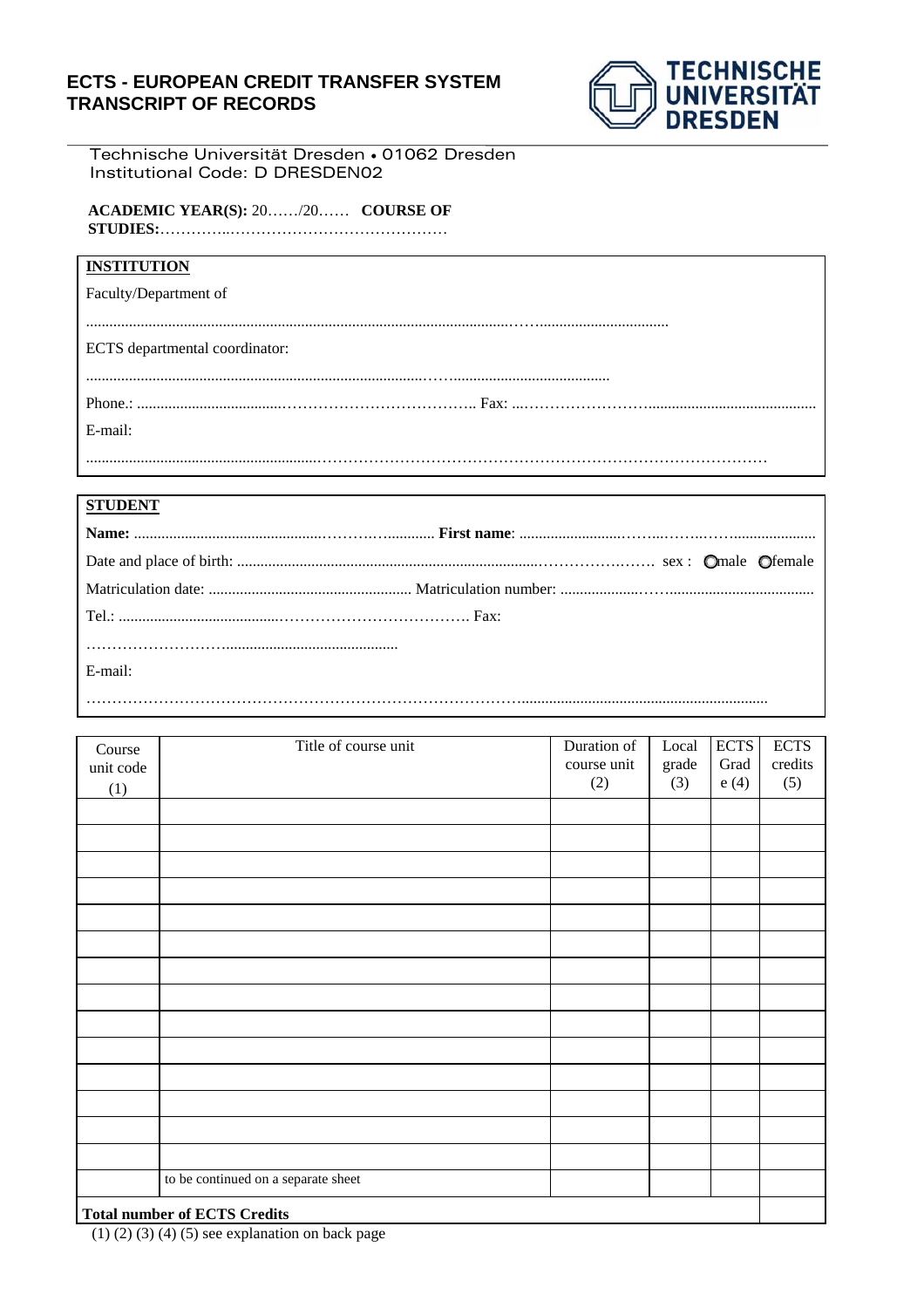| Date | Signature of registrar/dean/administration officer | Stamp of institution: |
|------|----------------------------------------------------|-----------------------|

NB : This document is not valid without the signature of the registrar/dean/administration officer and the official stamp of the institution.